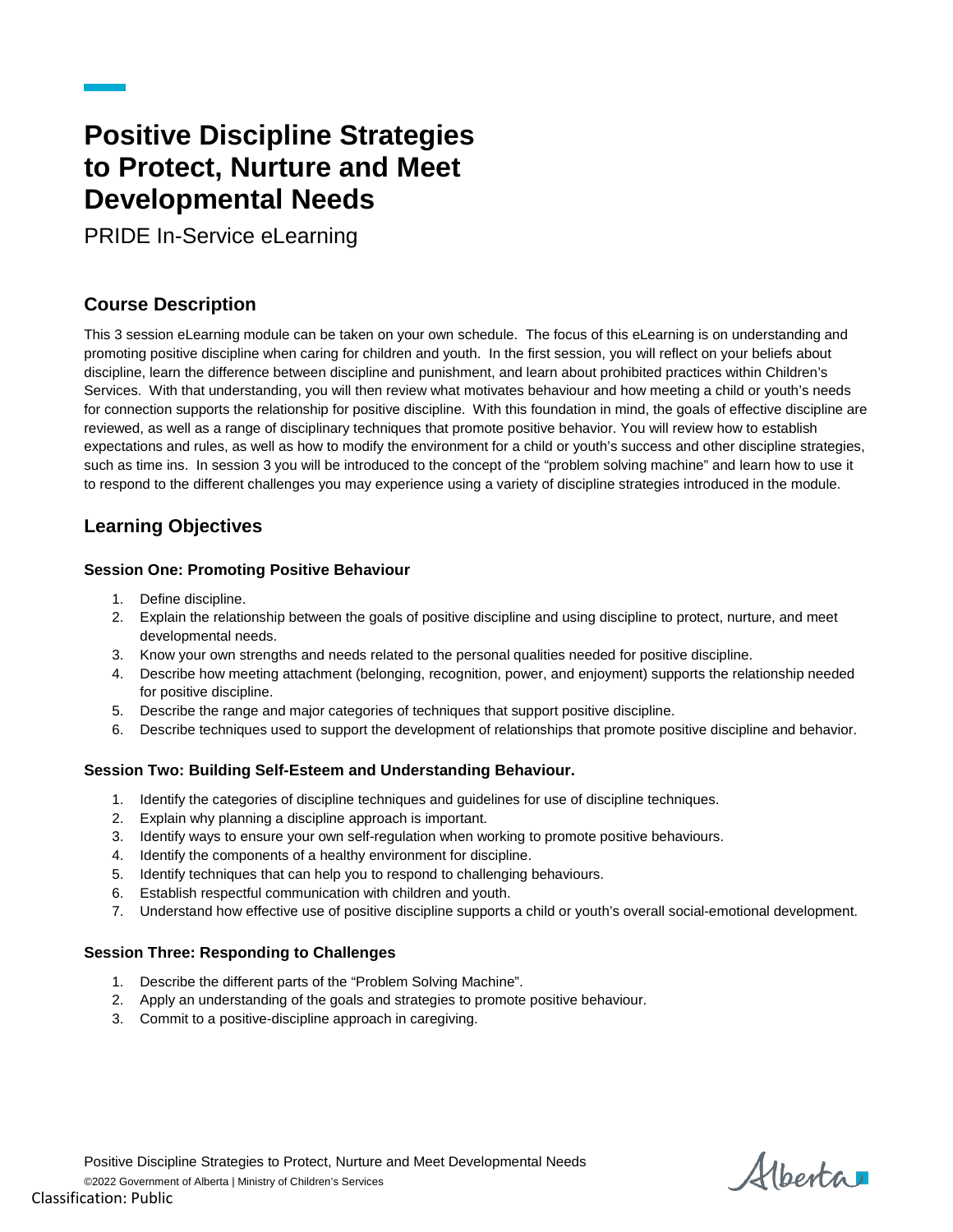## **Resources**

**Resource 1-6**

## **The Range of Disciplinary Techniques**

| <b>PROMOTING POSITIVE</b><br><b>BEHAVIOR</b><br>Seeks to strengthen<br>relationship with child/youth,<br>build self-esteem, and promote                                   | Child/youth maintains                                                            | Communication<br>Listening<br>Questioning<br><b>Modeling Praise</b><br>(verbal or non-verbal)                                                                                 |
|---------------------------------------------------------------------------------------------------------------------------------------------------------------------------|----------------------------------------------------------------------------------|-------------------------------------------------------------------------------------------------------------------------------------------------------------------------------|
| child/youth's ability and<br>confidence to handle situations<br>themselves.                                                                                               | most responsibility for<br>self-regulation.<br>Caregiver guides and<br>supports. | Physical (e.g. high-five)<br>Sharing positive feelings<br>Rewards<br>Privileges<br>Increased responsibility<br>Support interests<br>Encouragement                             |
| <b>PROMOTING SELF-</b><br><b>REGULATION</b><br>Uses planning and preparation<br>as a means to avoid<br>challenging behaviors.                                             | Caregiver and<br>child/youth share<br>responsibility for<br>regulation.          | Encourage risk taking<br>Establish expectations<br><b>Rules</b><br>Standards of behavior<br>Household meetings<br>Preparing/planning for changes<br>Modifying the environment |
| <b>RESPONDING TO</b><br><b>DYSREGULATION</b><br>Uses direct intervention to<br>address situations where the<br>child/youth does not have<br>the ability to self-regulate. | Caregiver<br>maintains<br>greatest<br>responsibility<br>for regulation.          | "I-messages"<br>Natural and logical<br>consequences<br><b>Exploring alternatives</b><br><b>Rules</b><br>Direct requests Removing<br>child/youth from situation<br>Time-in     |

# RESPONDING

Alberta